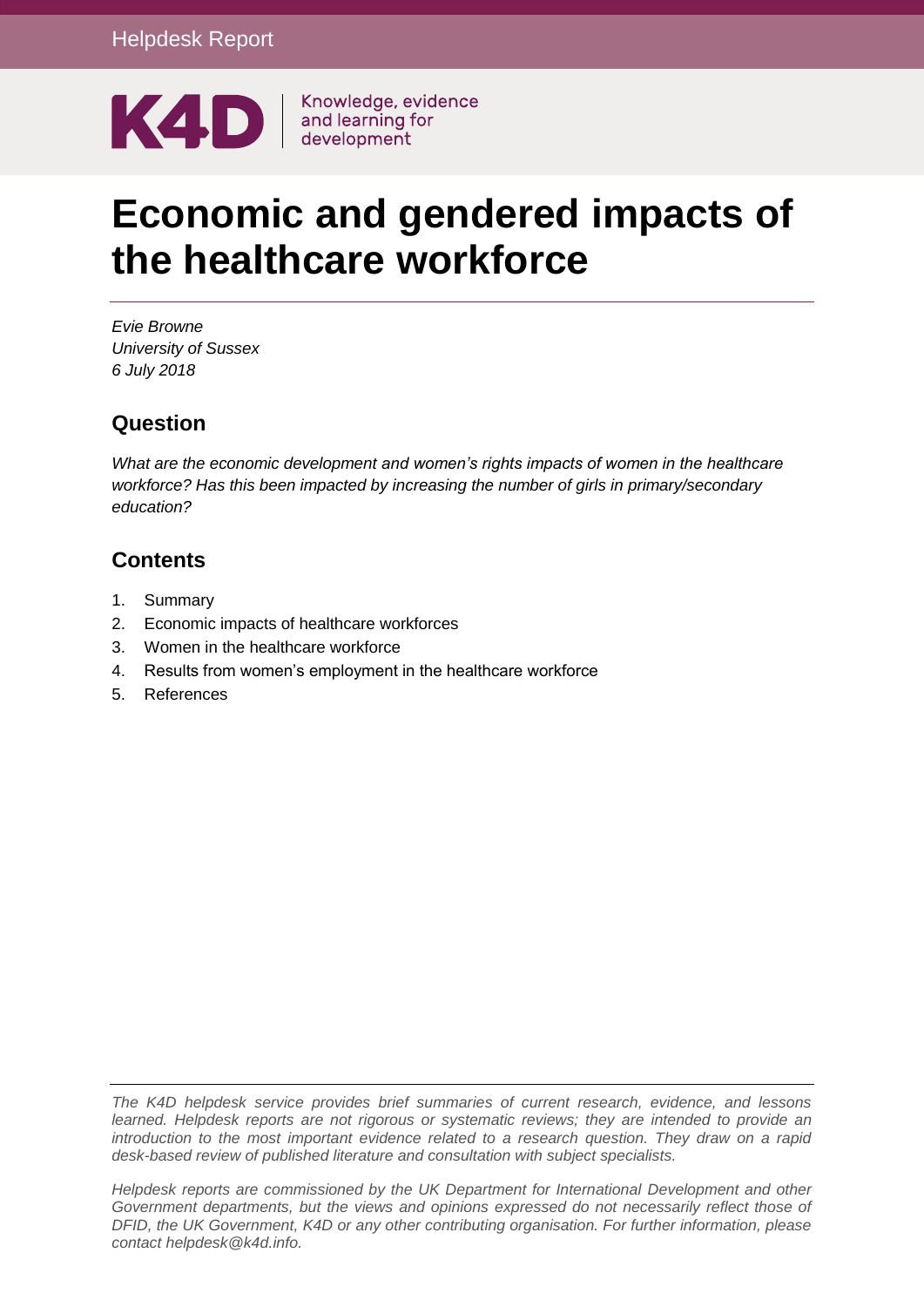# <span id="page-1-0"></span>**1. Summary**

There is general agreement in the literature that getting more girls into school and into higher education should lead to more women in the healthcare workforce, particularly focusing on getting women into better jobs. However, this is not supported by much explicit evidence. It is a causal assumption made by policymakers and donors. There is little evidence to suggest that women in the healthcare workforce have made strong contributions to economic development beyond that of the health sector as a whole. This may be because it is too difficult to separate out different demographic groups' contributions. There is some evidence that women's presence as workers and leaders has improved attitudes about women and is making some progress towards women's rights. It is unclear to what extent this is due to efforts to increase girls' schooling, as few studies examine this causal link. Women are battling an extremely patriarchal work environment and the literature makes strong recommendations that structural and institutional elements are improved, in order for women to reach their economic potential.

The evidence base is strong in some areas, such as girls' education and gender discrimination in the workplace. However, it is mostly weak on drawing causal links from education, through work, to economic development. It may be impossible to provide strong evidence for this chain. The literature reviewed here is approximately half policy and advocacy reports, and half academic, peer-reviewed articles. In low- and middle-income contexts, the literature largely focuses on Sub-Saharan Africa and the Middle East.

The World Health Organisation (WHO) is currently conducting research on healthcare workforces' contributions to economic development, and is developing a framework for pathways to development. This counteracts older arguments that health investment is a drag on the economy. Within the health sector globally, women make up 67 per cent of the employees. The WHO speculates that investment in health employment will thus disproportionately benefit women, and increase gender equality.

Women in the healthcare workforce continue to face discrimination, including gender pay gaps, segregation into lower-paid, lower-status jobs, and lack of career progression. The literature identifies strongly that these gender biases must be addressed for women to develop. There is no clear evidence about the link between getting girls into school and their entry into the healthcare workforce, however, the literature does identify that lack of education is a barrier to entry. Articles specifically recommend that training and education institutions must take account of women's family and childcare needs in order to support them through their training.

It is unclear to what extent women's employment in the healthcare workforce contributes to economic development. There is some evidence to suggest a correlation, and strong rightsbased reasons to continue to invest in women. Much of the literature focuses on barriers to women in the workforce, rather than tracing benefits (beyond rights-based equality). The Human Resources for Health (HRH) literature pays limited attention to gender analysis, which results in a lack of data from which to build evidence-based policy (Newman, 2014).

Education may not be the answer for increasing women's participation, job share, and economic value. This short review highlights that mentoring, for example, may be a more effective route to increasing women's promotion prospects. In addition, the persistence of the gender pay gap even when accounting for seniority and qualifications suggests that it cannot be changed with better-qualified women, but only through attitudinal change which increases the perceived value of women as workers. The healthcare system remains gender-biased and unsupportive of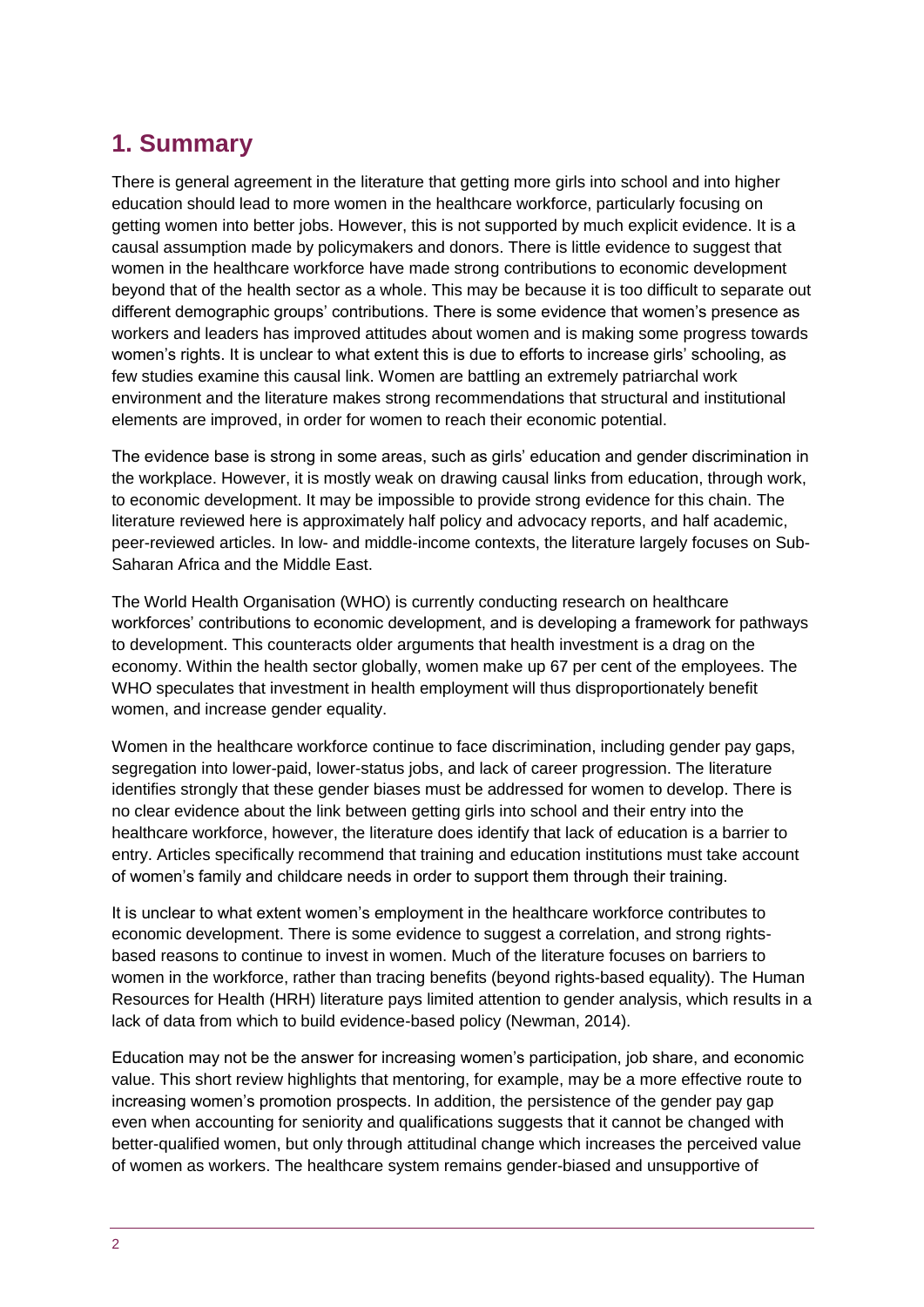women's specific needs, and until those structural changes are made, education alone cannot catapult women into economic success.

# <span id="page-2-0"></span>**2. Economic impacts of healthcare workforces**

In the last few years, there has been increasing interest in looking at the health sector as a contributor to economic growth. There is a debate around whether the health sector is an 'unproductive' sector, that is, one which is a cost to the state (Buchan, Dhillon, & Campbell, 2017, p.180). Older economic models, relying on data from high-income countries, show that the health sector has a 'cost disease', meaning that it is a drag on productivity and growth. However, recent World Bank research<sup>1</sup> has shown that this is not necessarily the case for low- and middleincome contexts. It suggests that countries with more developed health systems also have higher manufacturing productivity (Buchan, Dhillon, & Campbell, 2017, p.181). This suggests that improved health systems in low- and middle-income countries have higher impacts on economic outputs, thus contributing to conventional measures of economic growth, such as Gross Domestic Product (GDP). The World Health Organisation's (WHO) Global Strategy on Human Resources for Health: Workforce 2030, adopted in 2016, signalled a shift away from thinking of healthcare systems as a necessary cost, towards thinking of them as a necessary contributor to economic and societal wellbeing (Buchan, Dhillon, & Campbell, 2017, p.xvi).

Drawing on this line of thinking, the UN established a High-Level Commission on Health Employment and Economic Growth in March 2016<sup>2</sup>. It is chaired by representatives from the WHO, International Labour Organisation (ILO) and Organisation for Economic Co-operation and Development (OECD). The Commission considers health employment as a key pathway to decent work and economic growth (WHO, 2016, p. 15), as well as a core investment in social welfare. Its stated policy aims are to change mindsets of leaders who think that investment in the health economy and health workforce is a drain on the national economy, and to assert that investment can create inclusive economic growth (WHO, 2016, p. 16).

One of its first two major reports, *Health Employment and Economic Growth*, is an evidencebased review which identifies six pathways through which health systems contribute to economic growth (Buchan, Dhillon, & Campbell, 2017, p.176):

- **The health pathway:** 1) full-income; health as an intrinsic benefit or direct consumption good. 2) Health as an instrument to increase individuals' activity and productivity. 3) Increased quality and quantity of labour, and increased economic productivity.
- **The economic output pathway:** expenditure, outputs, jobs, the 'health economy', services and goods.

-

<sup>1</sup> Cited by Buchan, Dhillon, & Campbell, 2017 as Arcand JL, Araujo EC, Menkulasic G, Weber M. *Health sector*  employment, health care expenditure and economic growth: what are the associations? Washington (DC): World Bank; [forthcoming]. Not available at the time of writing.

<sup>2</sup> <http://www.who.int/hrh/com-heeg/en/>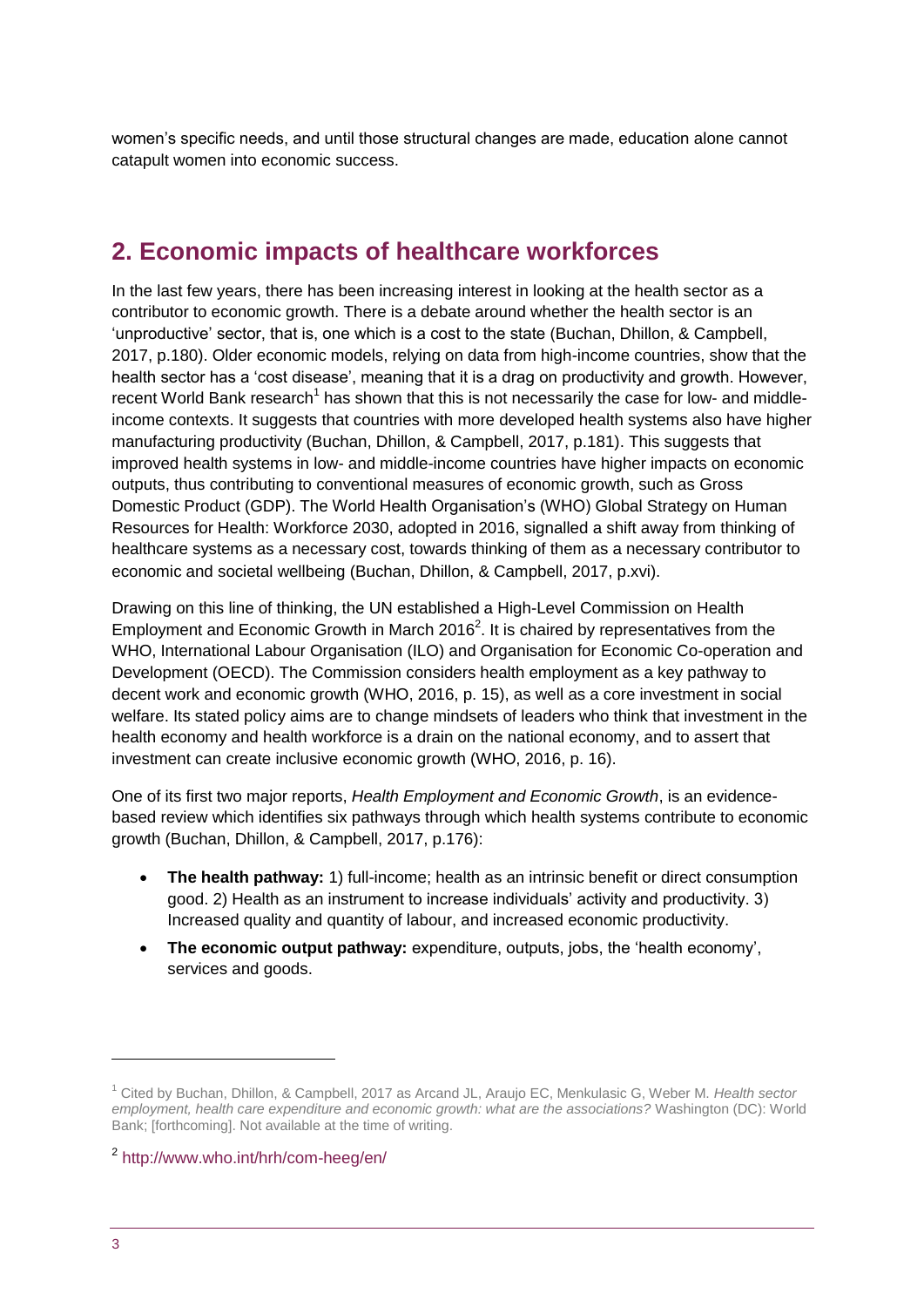- **The social protection pathway:** employment in the health sector offers welfare benefits (sick leave, pension etc); protection against catastrophic health expenditures, which can reduce inequalities.
- **The social cohesion pathway:** jobs and access to healthcare can promote stability.
- **The innovation and diversification pathway:** new technologies; increased investment in healthcare can diversify national economies (e.g. away from exports or tourism).
- **The health security pathway:** prevention of epidemics.

The report also identifies some 'virtuous cycles' at the more individual level that result from employment in the health sector: increased savings, consumption and tax revenues (Buchan, Dhillon, & Campbell, 2017, p.190). The report goes on to identify in another chapter that good health systems encourage savings and investments, better family planning, and avoid catastrophic out-of-pocket expenses, all of which contribute to inclusive economic growth (Buchan, Dhillon, & Campbell, 2017, p.203). Employment in the health sector offers a wide variety of differently-skilled jobs, and importantly, offers jobs in rural and remote areas where other employment may be scarce (Buchan, Dhillon, & Campbell, 2017, p.206). In this way, lowerskilled workers and those in remote areas may be able to contribute to overall inclusive economic growth.

The High-Level Commission's second major report, *Working for Health and Growth,* makes six recommendations for transforming the health workforce for the Sustainable Development Goals (SDGs). One of the recommendations is to improve gender equality and women's rights (WHO, 2016, p.11):

 *Gender and women's rights: Maximize women's economic participation and foster their empowerment through institutionalizing their leadership, addressing gender biases and inequities in education and the health labour market, and tackling gender concerns in health reform processes.*

The report does not offer specific guidance on engaging with gender issues. However, the Gender Equity Hub of the WHO $3$  is currently taking up the issue of women's work in the healthcare workforce. Their first report was open for consultation until June 2018. The draft report is a comprehensive literature review on gender equality within the global health and social care workforce (Gender Equity Hub, 2018). Further drafts will be forthcoming in 2018.

# <span id="page-3-0"></span>**3. Women in the healthcare workforce**

Globally, 67 per cent of workers in health and social sector employment are women (WHO Global Health Observatory; [http://www.who.int/gho/health\\_workforce/en/\)](http://www.who.int/gho/health_workforce/en/). This is much higher than women's employment in other sectors worldwide, which averages 41 per cent (Magar, Gerecke, Dhillon, Campbell, 2017). However, women are significantly segregated into lowerpaid, lower-status healthcare jobs, with less decision-making power than men (Magar et al., 2017). The WHO states that the gender bias in the health sector significantly limits the

-

<sup>&</sup>lt;sup>3</sup> http://www.who.int/hrh/news/2018/GenderEquityHub-call4feedback-draft-report/en/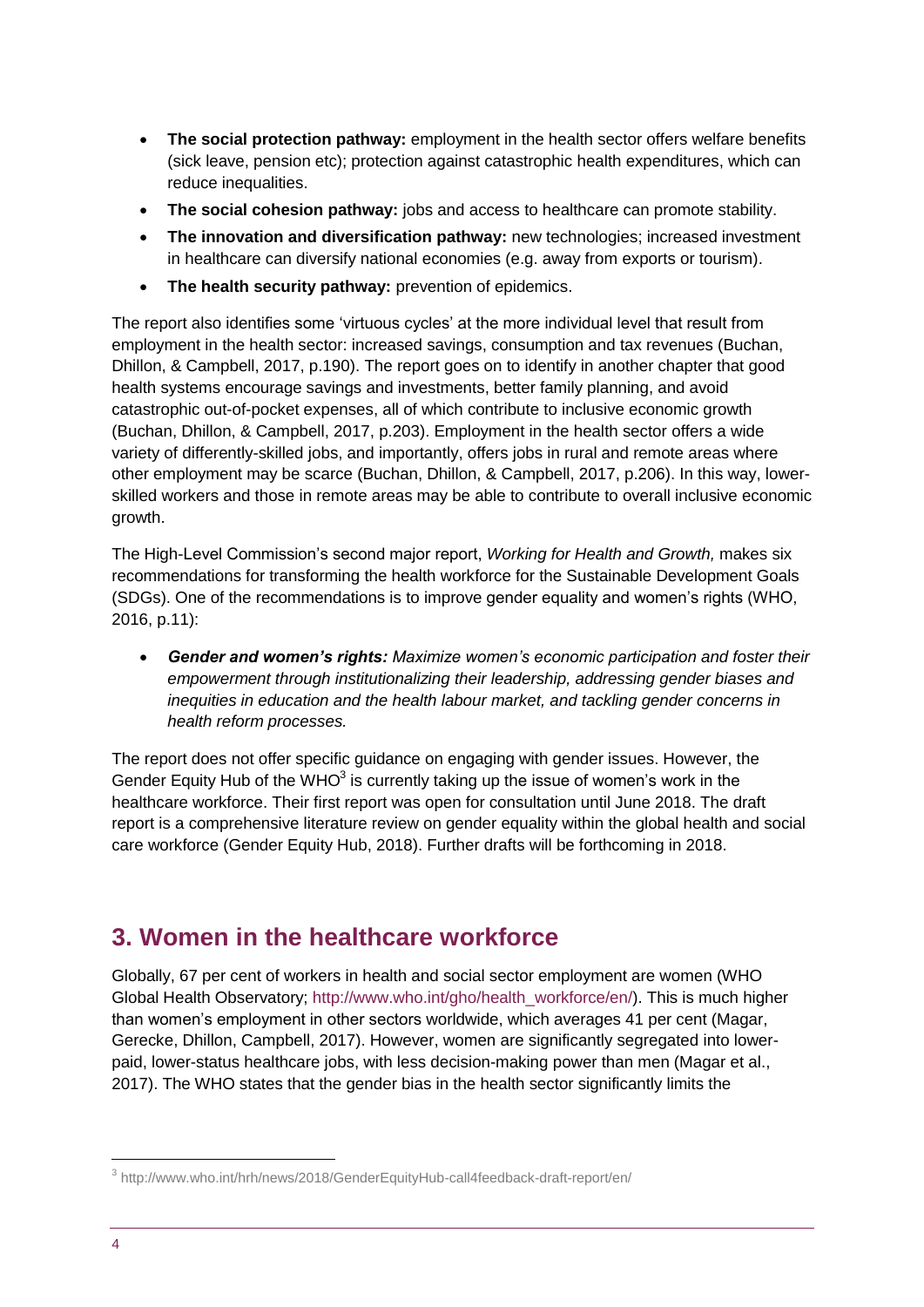productivity, distribution, motivation and retention of female workers (Magar et al., 2017). This general trend is true across all countries.

Much of the literature on this topic therefore focuses on barriers to women's employment, career progression, and ongoing gender biases. Some reports identify enablers for women's career success, or factors which enhance their ability to dismantle gendered obstacles. However, the literature review for this report found very few sources framing women's employment as having economic or rights impacts. This section picks out a few topics where these outcomes are visible.

It is worth noting that many reports also highlight the unpaid care work that women do, which constitutes a large section of global healthcare but is not formally recognised.

#### **Gender pay gap**

Female health professionals tend to earn less than their male counterparts, violating the principle of equal pay for work of equal value (SDG target 8.5) (Magar et al., 2017). The WHO suggests that this may be due, in part, to women's care responsibilities, such as part-time work or time off for maternity leave, which may result in pay penalties (Magar et al., 2017). The gender pay gap can be as high as 32 per cent (physicians), 28 per cent (dentists), or 16 per cent (nurses) (George, 2007). The pay gap persists even in jobs where there are more women than men, and even when accounting for qualifications and years in service (Gender Equity Hub, 2018). The Gender Equity Hub paper suggests that a strong explanatory factor is whether or not the employee is a woman, as education, qualifications, seniority, specialty, and hours worked do not change the pay gap. Nonetheless, there is other research which suggests that other factors also contribute to the pay gap, particularly choice of specialities.

Jobs which tend to be occupied by men are also the jobs which are better paid, with more room for promotion and progression (George, 2007). There are many subtle and unconscious biases that affect how women and men choose particular specialities or career paths, channelling women into lower-paid, less prestigious, public sector, part-time jobs (Gender Equity Hub, 2018). The more female-identified an occupation is, the lower the wages (Newman, 2014). In the health workforce, an increase of 1 per cent more women can have an 8 per cent decrease in the wage rank (Newman, 2014).

A study of the Netherlands, USA and Sweden shows that the gender pay gap actually increases with levels of education – highly educated women have the least parity with men's wages (Evertsson et al., 2009). The wage gap widens with levels of education and seniority. The more education a man has, the more he gets paid, but the same is not true for women (Gender Equity Hub, 2018).

The difference in pay between men and women is a fundamental inequality. It also suggests that simply getting women into the workforce is not enough to compensate for systemic and ingrained gender inequalities. Lower wages despite good education also suggest that women do not necessarily benefit economically (as much as men) from being employed. The right to work is an intrinsic good, but as it currently stands, women may not be gaining economically. Getting rid of the gender wage gap could halve women's poverty, increase their social security, and encourage them to stay in work (Gender Equity Hub, 2018).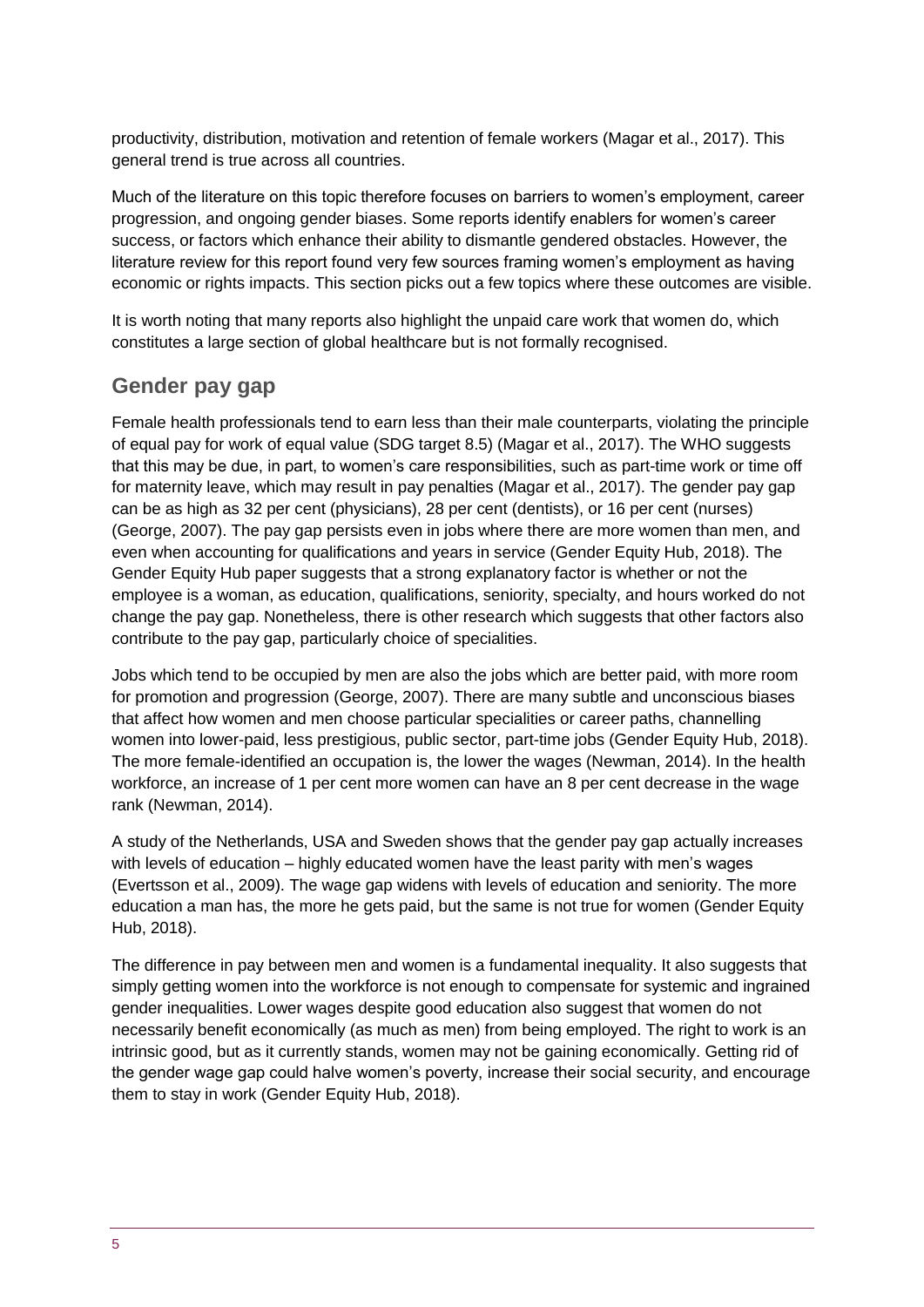## **Women in leadership**

A strong section of the literature flags women's under-representation in positions of power as a problem preventing gender equality. Women are poorly represented in healthcare top institutions, thought leadership, policy fora and decision-making positions (Dhatt et al., 2017). Aside from women's right to inclusion, research on women's leadership from other sectors shows that there is a financial loss when women are not participating equally (Dhatt et al., 2017). In the few positive examples of women who have reached top levels in healthcare, enabling factors have included family support and manager support (Dhatt et al., 2017).

A study on Lebanon (Tlaiss, 2013) examines the barriers and enablers for women's leadership in healthcare. It mentions education as a challenging factor, as most women in the study were welleducated. Tlaiss (2013) highlights how this challenges the assumption that women do not achieve managerial roles because they lack the education and experience. Instead, it suggests that women are not promoted to leadership roles because of patriarchal gender bias. The women themselves felt that their strong educational attainments qualified them for leadership positions.

The Gender Equity Hub's draft consultation paper (2018) highlights that mentorship is a key component of improving women's leadership (as opposed to access to education).

#### **Girls in school**

Much literature identifies barriers to education for girls, but hardly any provides evidence on the links from education to employment. The *State of the World's Mothers* report (Geoghegan, 2010), along with other major reports, links education with enlarging the pool of potential health workers, as well as better health outcomes for the children of educated mothers. The High-Level Commission recognises the educational barriers preventing entry into the healthcare workforce. Increasing access to education, quality of education, and reducing costs are all recommended actions for increasing the number of people in the workforce (WHO, 2016, p.36).

Occupations that require fewer years of schooling or lower qualifications have higher proportions of female employees (George, 2007), indicating that women may choose these over longer, more difficult courses. The reasons given are usually that these choices leave more time for girls' family responsibilities, or the jobs are considered appropriate for girls. However, these occupations may not lead to the leadership positions which could change gender relations, or perhaps could even entrench gender-segregated occupations.

A study from high-income contexts (USA, Netherlands and Sweden) shows that more educated women are more likely to be employed, and more likely to be employed in higher-earning jobs (Evertsson et al. 2009). Only 60 per cent of women with less than high school education are employed, compared to 82 per cent of college graduates. In comparison to men's employment, women are employed less: the lowest educational group are employed at 60 per cent the rate of men, while the highest educational group are employed at 80 per cent the rate of men. Occupational segregation also narrows at the higher education levels.

The Save the Children *State of the World's Mothers* report (Geoghegan, 2010) recognises that the lack of girls' education prevents them from entering training schemes to become healthcare professionals, or even non-professional community health workers (CHWs). CHWs perform vital basic healthcare functions in remote and rural communities. This report argues that girls do not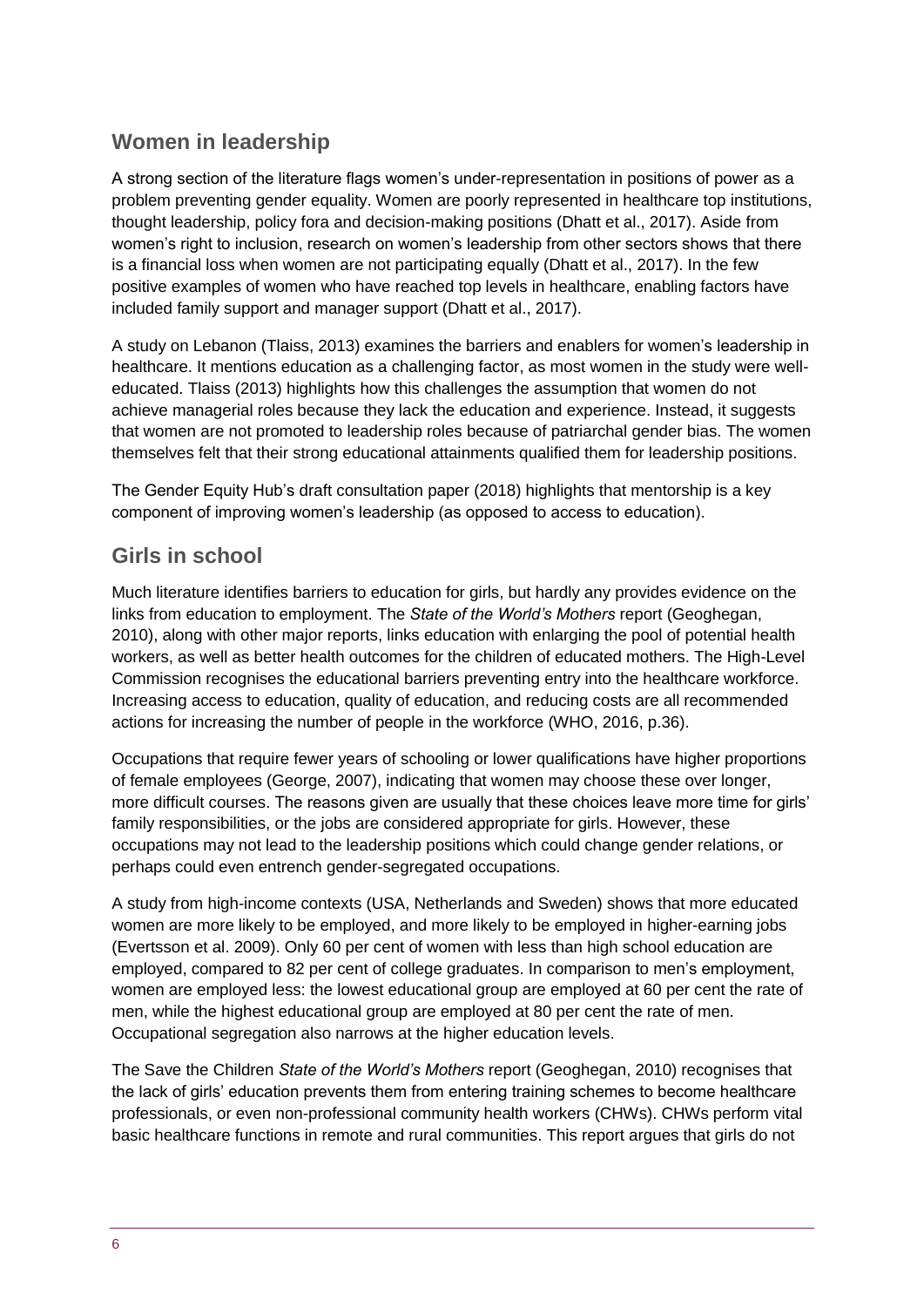need to be highly educated to be CHWs, but that policies need to be adapted to support shorter training periods and lower qualifications, in order to encourage girls to train for these positions.

Other literature also strongly supports the idea that education and training needs to accommodate gendered needs, specifically women's childcare and family responsibilities. A barrier to lifelong learning or professional development is that trainings often cannot accommodate women's family responsibilities (Gender Equity Hub, 2018). Care obligations can result in implicit or explicit discrimination preventing women from attending training or school (Gender Equity Hub, 2018). Pregnancy and other family commitments have a strong impact on women's ability to complete their education, as these are often penalised (Ng et al., 2012). Pregnant or returning students may face extra fees, falling behind, and family duties play a major role in accounting for attrition rates in pre-service education (Ng et al., 2012). High-income study authors speculate that an important causal factor of women's employment is the affordability of child care (Evertsson et al. 2009). Where the state provides child care, this has the most effect for lower-educated women, for whom child care would be a larger proportion of their lower earnings. The provision of low-cost childcare therefore encourages lower-educated women into work. They conclude that gender inequality is worse for lower-educated women, and more equal for higher-educated women.

These findings suggest that lack of education appears to be a barrier to entry into training programmes, but the literature strongly emphasises the gender bias within programmes as a factor which prevents women's decent employment. Although girls may be well-educated and ready to train, the training facilities often do not support women's specific needs.

#### **Violence and harassment**

The literature consistently highlights violence against women and girls as an ongoing hazard for women in the healthcare workforce, especially sexual harassment (e.g. George, 2007). The current report does not review this area, but it is worth mentioning as a cause of job dissatisfaction and possible exit from the workforce, and as highlighting continual discrimination and harassment of women.

## <span id="page-6-0"></span>**4. Results from women's employment in the healthcare workforce**

The comprehensive, evidence-based WHO report concludes strongly that investment in Human Resources for Health (HRH) will deliver good returns for the SDGs, women's economic empowerment, and inclusive economic growth (Buchan, Dhillon, & Campbell, 2017, p.xix). The High-Level Commission estimates that an investment into education, health and social services of 2 per cent of GDP could result in increased employment rates, of which 59 to 70 per cent of the new jobs would go to women (WHO, 2016, p.25). This increases inclusive economic growth, as investment in other sectors would not create as many jobs for women, and would also perhaps increase gender inequality. WHO suggests that the health sector contributes to women's empowerment, participation in economic and political life, and reduces poverty by contributing to livelihoods (Magar et al., 2017). The WHO therefore takes a strong position that investment into the healthcare workforce disproportionately benefits women, as well as improving health outcomes.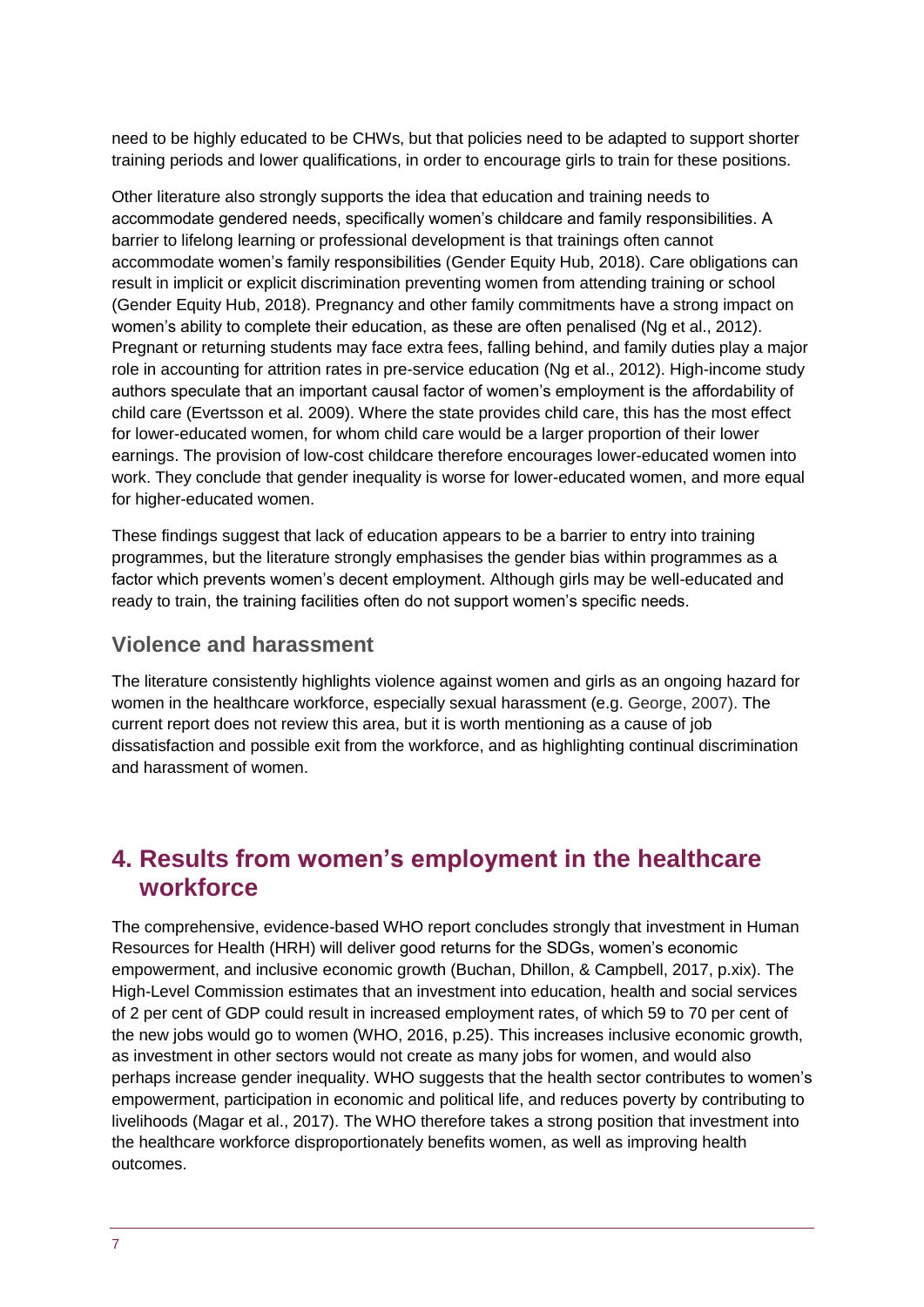Aligned with the WHO's health pathway, there is a strong literature on how female health workers have contributed enormously to better health outcomes, and therefore, to economic development. The Save the Children *State of the World's Mothers* report (Geoghegan, 2010) identifies that CHWs with little formal education and limited health training have been able to significantly improve maternal and newborn care.

Some evidence suggests that women in leadership roles tend to make policies which are supportive of women and children, such as girls' education, drinking water and maternal health (Downs, Reif, Hokororo, & Fitzgerald, 2014). While the evidence base is not strong, there is a pattern in the literature suggesting that women in health leadership roles will support policies which contribute to improving women's rights and gender equality (Dhatt et al., 2017).

Women's presence as health workers has also improved public attitudes and perceptions of women's abilities, rights and contributions (Geoghegan, 2010). For example, seeing women as mobile, effective, employable and autonomous improved views on women in Bangladesh (Geoghegan, 2010).

In line with the WHO's suggestion that employment in healthcare may offer social protection, a study by Gupta and Alfano (2011) reviewed gendered access to non-monetary benefits across six countries (Chad, Côte d'Ivoire, Jamaica, Mozambique, Sri Lanka and Zimbabwe). The benefits included meals and housing allowance, paid vacations, health insurance, and training. The results do not show any conclusive gender imbalance, instead, a complex mix of contextspecific and gender-differentiated access to opportunities emerged. The only significant gendered finding is that female nursing and midwifery personnel are less likely than their male peers to access in-service training, possibly as a result of gender bias devaluing women's contributions and professional development and growth.

A brief report from Goa, India shows that 41 per cent of female medical graduates were no longer practicing medicine five years after graduating, in comparison to an overall figure for men and women of 25 per cent (Kamat, & Ferreira, 2014). This higher percentage result for women appears to be related to marriage, child-rearing, other family commitments, and migrating abroad. More than 50 per cent of this group expressed no interest in returning to the profession. As this is a brief quantitative survey, it does not provide information on attitudes and reasons for leaving medicine. It suggests that trained women in India do not see the medical profession as a viable career choice.

These findings present a mixed view. There is little evidence to suggest that women in the healthcare workforce have made strong contributions to economic development, beyond that of the health sector as a whole. This may be because it is too difficult to separate out different demographic groups' contributions. There is some evidence that women's presence as workers and leaders has improved attitudes about women and is making some progress towards women's rights. It is unclear to what extent this is due to efforts to increase girls' schooling, as few studies examine this causal link.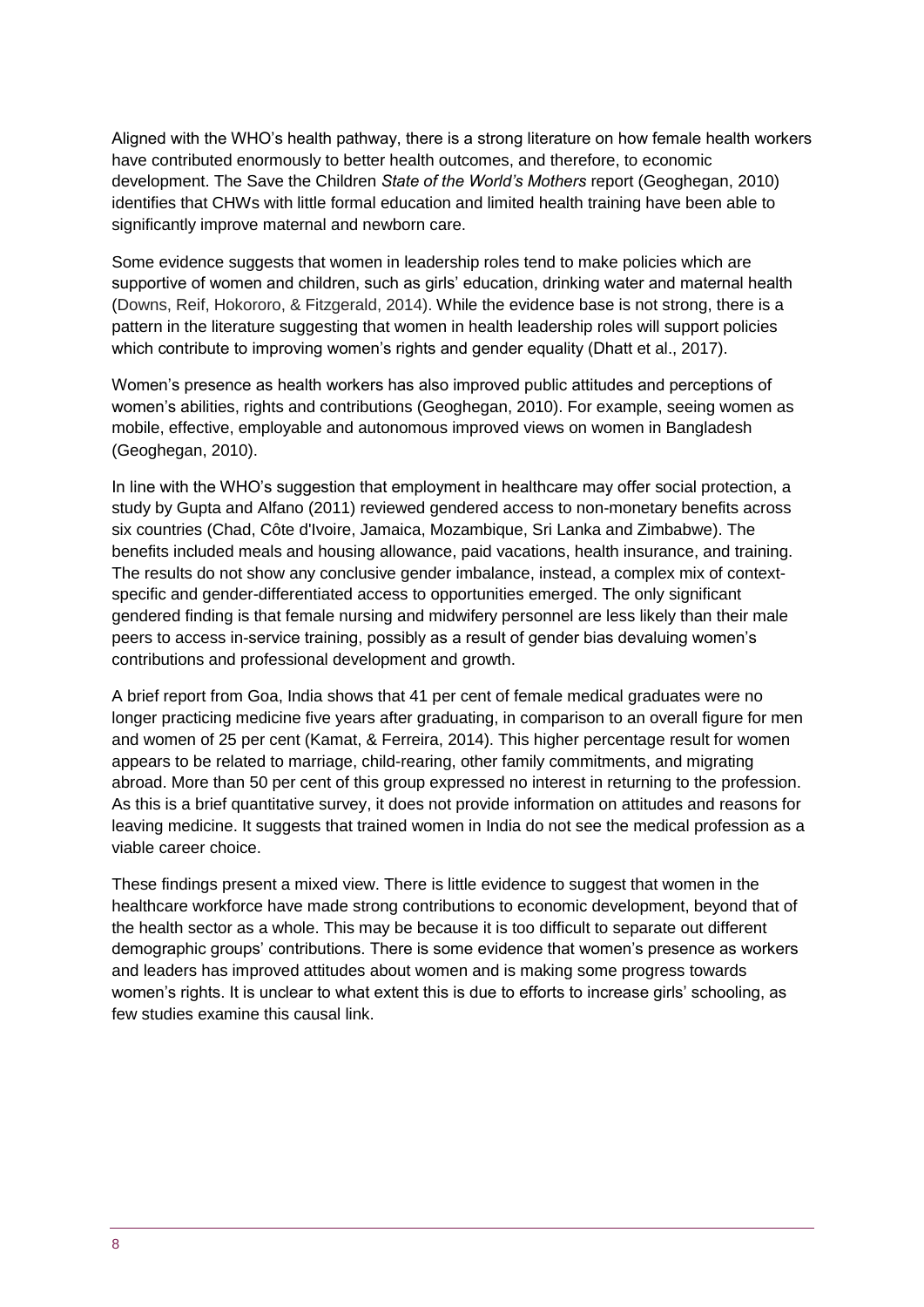# <span id="page-8-0"></span>**5. References**

Buchan, J., Dhillon, I.S., Campbell, J., editors. (2017). *Health Employment and Economic Growth: An Evidence Base*. Geneva: World Health Organization. [http://www.who.int/hrh/resources/health\\_employment-and-economic-growth/en/](http://www.who.int/hrh/resources/health_employment-and-economic-growth/en/)

Dhatt, R., Theobald, S., Buzuzi, S., Ros, B., Vong, S., Muraya, K., Molyneux, S., Hawkins, K., González-Beiras, C., Ronsin, K., Lichtenstein, D., Wilkins, K., Thompson, K., Davis, K., & Jackson, C. (2017). The role of women's leadership and gender equity in leadership and health system strengthening. *Global Health, Epidemiology and Genomics*, 2. <http://dx.doi.org/10.1017/gheg.2016.22>

Downs, J. A., Reif, M. L. K., Hokororo, A., & Fitzgerald, D. W. (2014). Increasing women in leadership in global health. *Academic medicine: journal of the Association of American Medical Colleges*, *89*(8), 1103.<http://dx.doi.org/10.1097/ACM.0000000000000369>

Evertsson, M. & England, P. & Mooi-Reci, I. & Hermsen, J. & de Bruijn, J. & Cotter, D. (2009). Is Gender Inequality Greater at Lower or Higher Educational Levels?: Common Patterns in the Netherlands, Sweden, and the United States. *Social Politics: International Studies in Gender, State and Society* 16(2), 210-241. Oxford University Press.<https://doi.org/10.1093/sp/jxp008>

Gender Equity Hub (2018*). Working paper on Gender & Equity in the Health and Social Care Workforce.* Consultative Draft Report (Work in progress). Zero Draft. <http://www.who.int/hrh/news/2018/GenderEquityHub-call4feedback-draft-report/en/>

Geoghegan, T. (2010). *Women on the Front Lines of Health Care. State of the World's Mothers 2010.* Save The Children.

<https://www.savethechildren.org/content/dam/usa/reports/advocacy/sowm/sowm-2010.pdf>

George, A. (2007). *Human resources for health: a gender analysis.* Background paper prepared for the Women and Gender Equity Knowledge Network and the Health Systems Knowledge Network of the WHO Commission on Social Determinants of Health. [http://www.who.int/social\\_determinants/resources/human\\_resources\\_for\\_health\\_wgkn\\_2007.pdf](http://www.who.int/social_determinants/resources/human_resources_for_health_wgkn_2007.pdf)

Gupta, N. & Alfano, M. (2011). Access to non-pecuniary benefits: does gender matter? Evidence from six low- and middle-income countries. *Human Resources for Health* 9: 25. <https://doi.org/10.1186/1478-4491-9-25>

Kamat, U. S., & Ferreira, A. M. A. (2014). The career destination of doctors who graduated from a medical college in Goa, India between 2000-2005: A retrospective cohort study. *South East Asia Journal of Public Health*, 3(1), 65-68.

<https://www.banglajol.info/index.php/SEAJPH/article/view/17714>

Magar, V., Gerecke, M., Dhillon, I.S., Campbell, J. (2017). "Women's contributions to sustainable development through work in health: Using a gender lens to advance a transformative 2030 agenda." In *Health Employment and Economic Growth: An Evidence Base*. Geneva: World Health Organization. Pp. 27-50. [http://www.who.int/hrh/resources/health\\_employment-and](http://www.who.int/hrh/resources/health_employment-and-economic-growth/en/)[economic-growth/en/](http://www.who.int/hrh/resources/health_employment-and-economic-growth/en/)

Newman, C. (2014). Time to address gender discrimination and inequality in the health workforce. *Human resources for health*, *12*(1), 25.<https://doi.org/10.1186/1478-4491-12-25>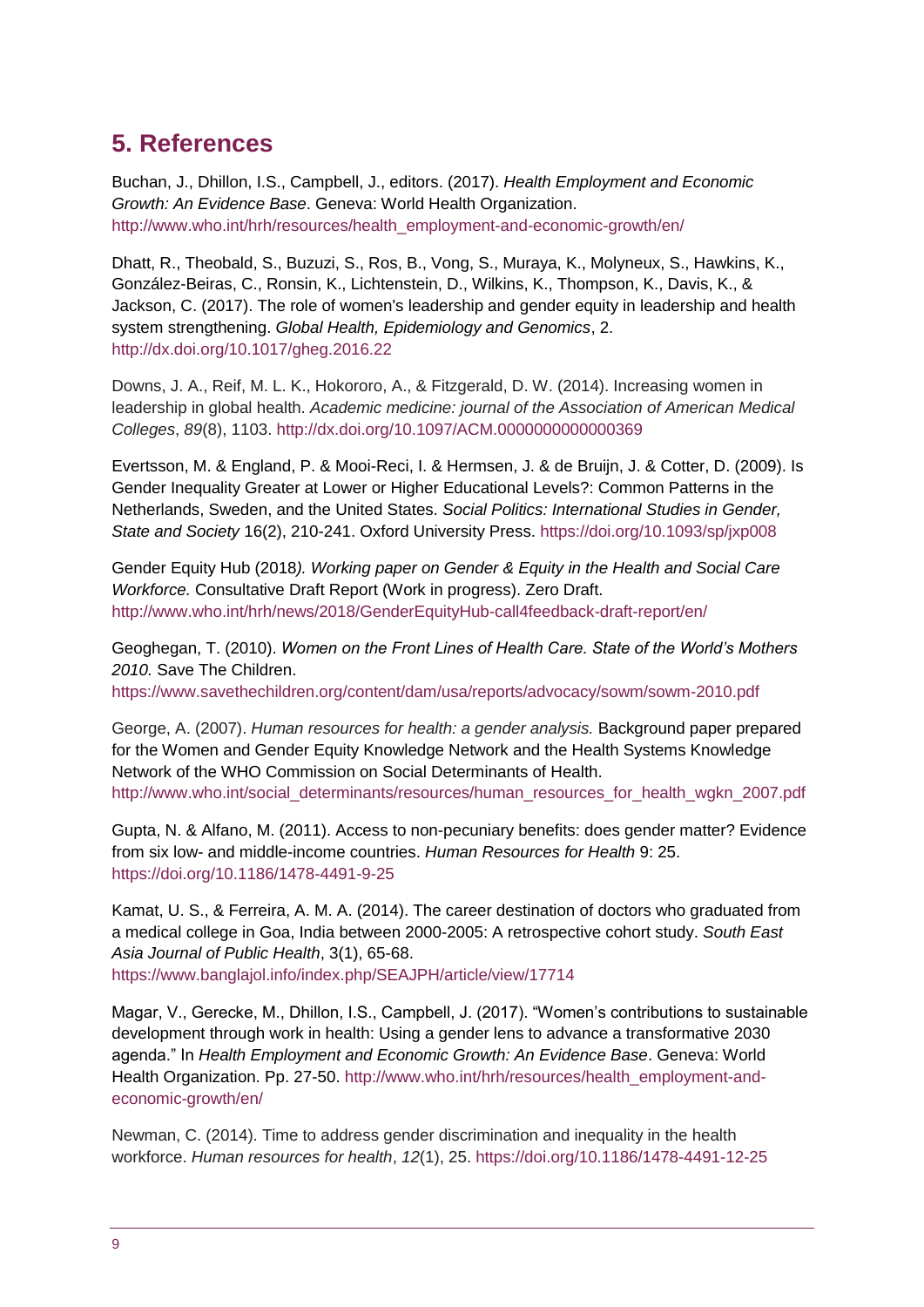Ng, C., Newman, C., Pacqué-Margolis, S., Belatchew, M., Frymus, D., & George, A. (2012). *Transforming the health worker pipeline: Interventions to eliminate gender discrimination in preservice education.* USAID and CapacityPlus.

[https://www.intrahealth.org/resources/transforming-health-worker-pipeline-interventions](https://www.intrahealth.org/resources/transforming-health-worker-pipeline-interventions-eliminate-gender-discrimination)[eliminate-gender-discrimination](https://www.intrahealth.org/resources/transforming-health-worker-pipeline-interventions-eliminate-gender-discrimination)

Tlaiss, H. A. (2013). Women in healthcare: barriers and enablers from a developing country perspective. *International journal of health policy and management*, *1*(1), 23. <https://dx.doi.org/10.15171%2Fijhpm.2013.05>

World Health Organization. (2016). *Working for health and growth: investing in the health workforce.* Report of the High-Level Commission on Health Employment and Economic Growth. I.High-Level Commission on Health Employment and Economic Growth. <http://apps.who.int/iris/bitstream/handle/10665/250047/97892415?sequence=1>

### **Acknowledgements**

We thank the following experts who voluntarily provided suggestions for relevant literature or other advice to the author to support the preparation of this report. The content of the report does not necessarily reflect the opinions of any of the experts consulted.

- Kate Hawkins, Pamoja Communications
- Constance Newman, IntraHealth
- Sally Theobald, Liverpool School of Tropical Medicine

#### **Key websites**

- HRH Global Resource Center:<https://www.hrhresourcecenter.org/>
- WHO Global Health Workforce Network:<http://www.who.int/hrh/network/en/>
- WHO Global Health Workforce Alliance Knowledge Centre: <http://www.who.int/workforcealliance/knowledge/en/>
- Health Policy and Planning journal:<https://academic.oup.com/heapol>
- Human Resources for Health journal:<https://link.springer.com/journal/12960>
- Research in Gender and Ethics:<http://resyst.lshtm.ac.uk/rings>
- Women in Global Health:<http://www.womeningh.org/>

#### **Suggested citation**

Browne, E. (2018). *Economic and gendered impacts of the healthcare workforce.* K4D Helpdesk Report. Brighton, UK: Institute of Development Studies.

#### **About this report**

*This report is based on five days of desk-based research. The K4D research helpdesk provides rapid syntheses of a selection of recent relevant literature and international expert thinking in response to specific questions relating to international development. For any enquiries, contact helpdesk@k4d.info.*

*K4D services are provided by a consortium of leading organisations working in international development, led by the Institute of Development Studies (IDS), with Education Development Trust, Itad, University of Leeds Nuffield*